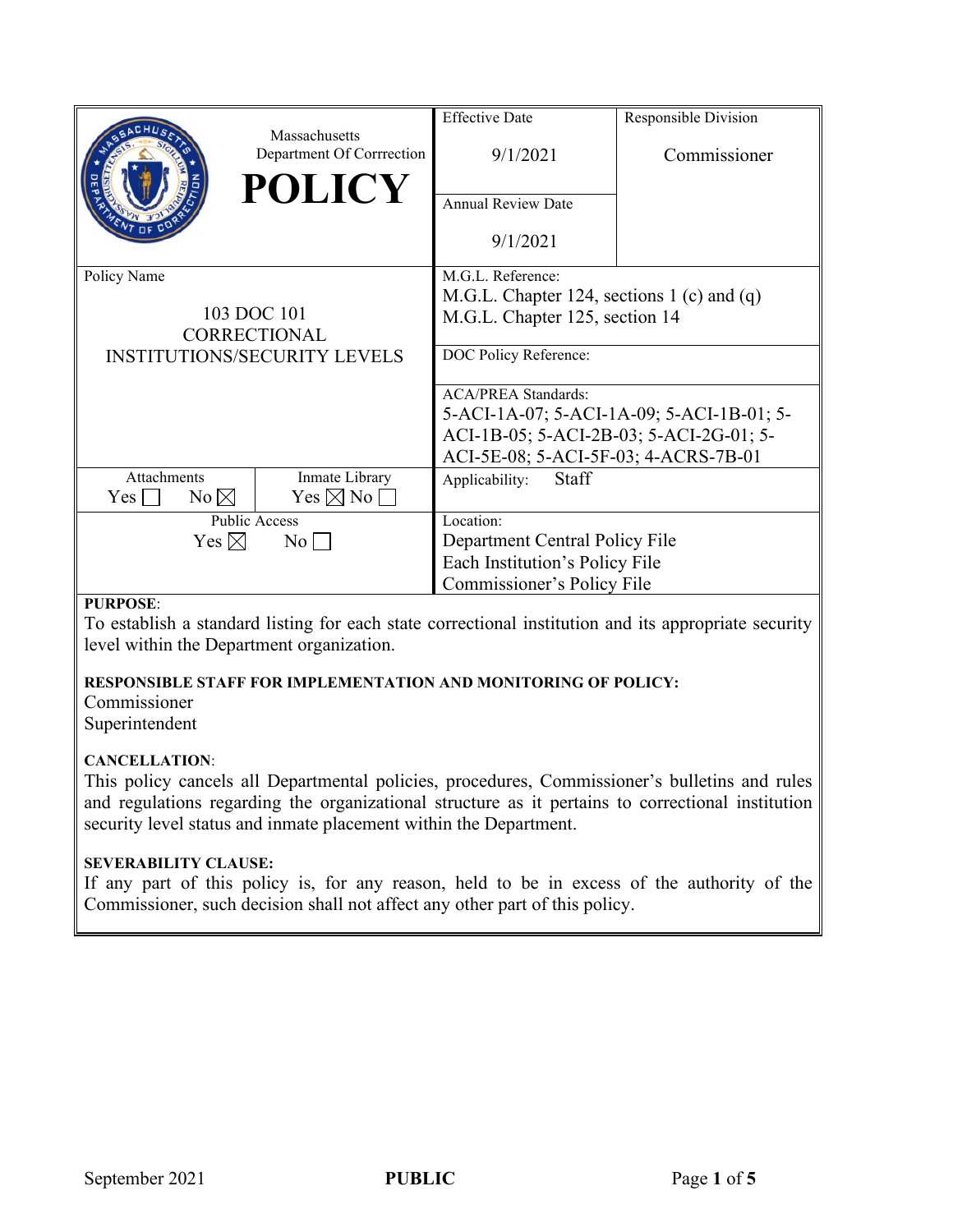# **TABLE OF CONTENTS**

| 101.01 | Institutional Responsibility                                  |  |
|--------|---------------------------------------------------------------|--|
| 101.02 | Security Level                                                |  |
| 101.03 | Massachusetts Correctional Institutions/Security Designations |  |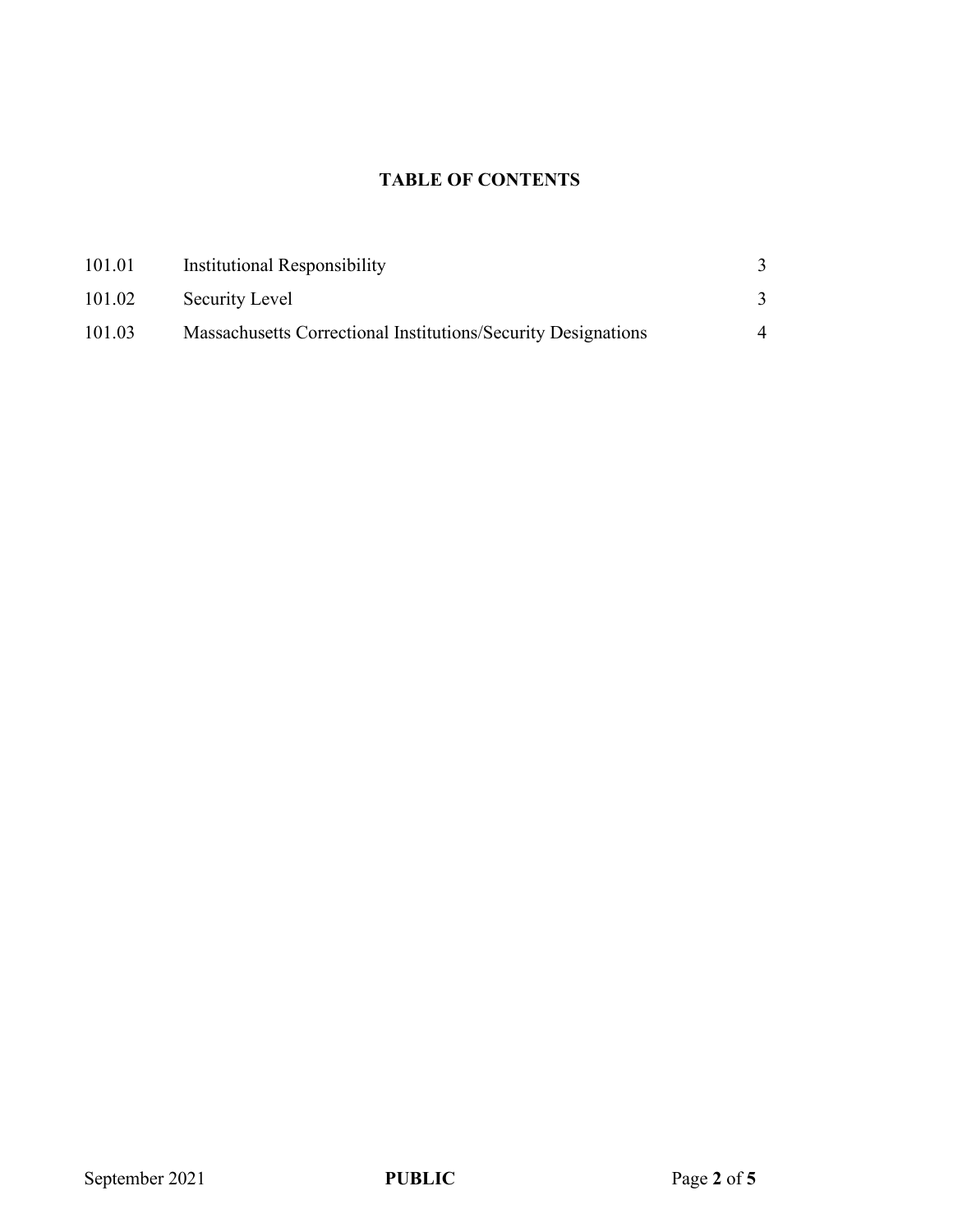# **101.01 INSTITUTIONAL RESPONSIBILITY**

The Superintendent of each institution is appointed by the Commissioner of Correction. Superintendents shall have, at a minimum, the following qualifications: a bachelor's degree in an appropriate discipline; five years of related administrative experience; and demonstrated administrative ability and leadership. The degree requirements may be satisfied by completing a career development program that includes work-related experience, training, or college credits at a level of achievement equivalent to the bachelor's degree.

The Superintendent shall execute his/her/their powers and duties subject to the authority and control of the Commissioner of Correction, and pursuant to M.G.L. Chapter 125, Section 14. The Superintendent shall also be ultimately responsible for the overall functioning of the institution, including but not limited to the supervision of:

- 1. Inmates
- 2. Institution personnel/contract staff
- 3. Volunteers
- 4. All programs and activities connected with the institution.
- 5. All institution fiscal and budget matters.

# **101.02 SECURITY LEVELS**

## 1. **Maximum Security**

The perimeter is designed and staffed to prevent escapes and the introduction of contraband. Inmate movement and interaction are controlled by physical barriers. Inmates are housed in single and double cells. The design of the facility offers an ability to house some offenders separate from others without a limitation of work and/or program opportunities. Inmates are subject to direct supervision by staff. At the superintendent's discretion, contact visits may be allowed at Souza Baranowski Correctional Center and MCI-Cedar Junction's reception beds (which are considered maximum security). Personal clothing is generally not allowed.

## 2. **Medium Security**

The perimeter and physical barriers to control inmate movement and interaction are present. Inmates may be housed in single, double or multiple occupancy areas. Inmate movement and interaction are generally controlled by rules and regulations, as well as with physical barriers. Inmates are subject to direct supervision by staff. Work and program opportunities are available. Contact visits and personal clothing may be allowed. Inmates assigned to medium custody designation at MCI-Cedar Junction will receive contact visits.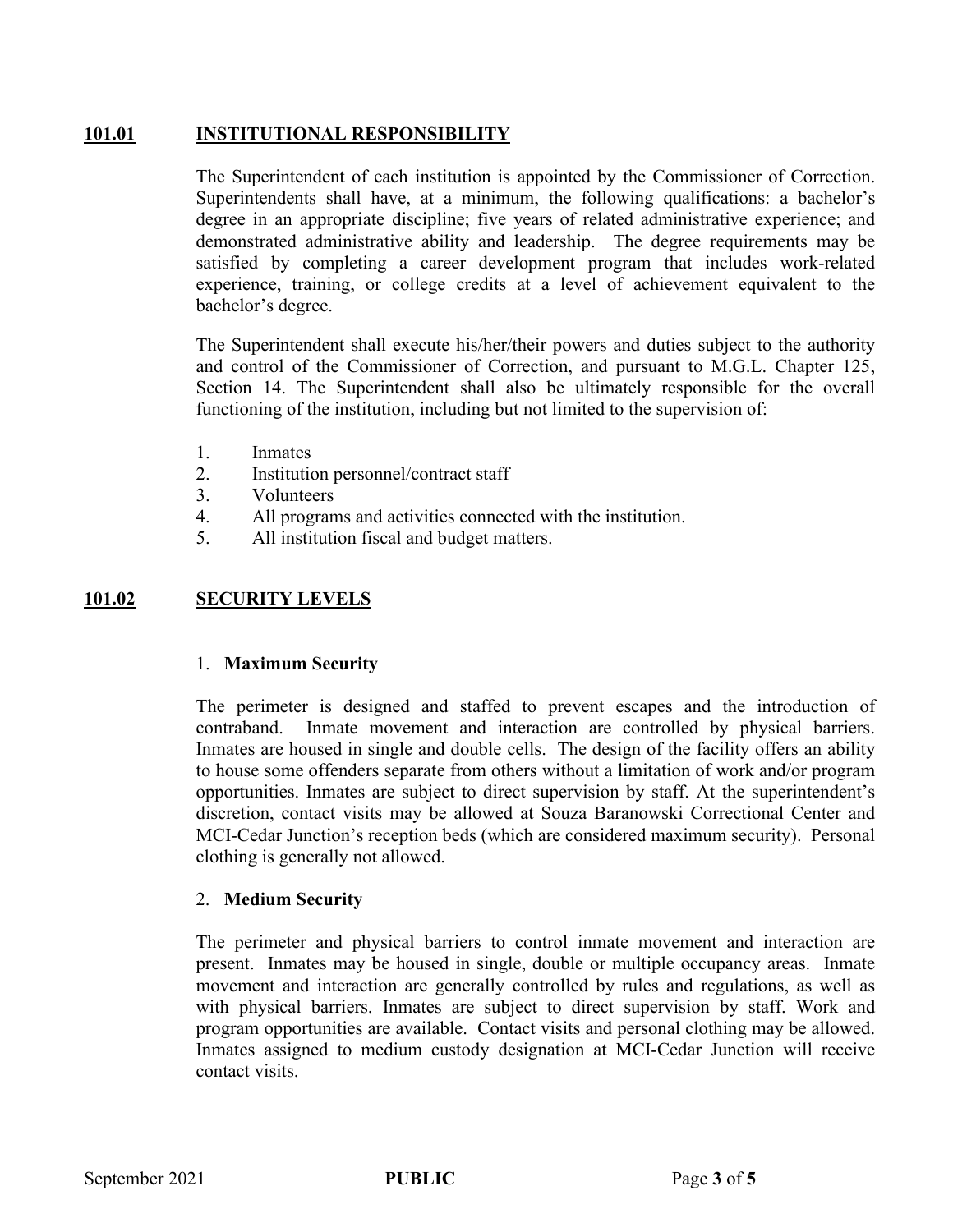# 3. **Minimum Security**

The perimeter is marked by non-secure boundaries. Physical barriers to movement and interaction are either non-secure or non-existent. Inmates may be housed in single, double or multiple occupancy areas. Inmate movements and interactions are controlled by rules and regulations only. Supervision is intermittent. Inmates may leave the perimeter under supervision. Contact visits and personal clothing are allowed.

# 4. **Pre-Release**

The perimeter is marked by non-secure boundaries. Physical barriers to inmate movement and interaction are either non-secure or non-existent. Inmate movements and interactions are controlled by rules and regulations only. Inmates may leave the institution daily for work and/or education in the community. Supervision while on the grounds of the facility is intermittent. While in the community, supervision is occasional, although indirect supervision (e.g. contact with employer) may be more frequent. Inmates must be within eighteen (18) months of parole eligibility or release and not barred by sentencing restrictions from either placement in a pre-release facility or participation in work, education or program related activities (PRA) release programs.

# 5. **Secure Treatment Program**

A clinically based treatment program for civilly committed patients in need of alcohol and/or substance use disorder treatment in accordance with applicable standards. The perimeter and physical structures assist in ensuring that patients are only released upon the earlier of a determination that release will not result in likelihood of serious harm or the expiration of the commitment order.

## 6. **Secure Inpatient Psychiatric Hospitalization**

An inpatient hospitalization program for males admitted or committed for forensic evaluation and/or mental health treatment services pursuant to G.L. c. 123 under conditions of strict security. The physical structures, perimeter, and staff assist in ensuring patients are only released in accordance with court orders and commitment standards.

# **101.03 MASSACHUSETTS CORRECTIONAL INSTITUTIONS/SECURITY DESIGNATIONS**

| 1. | Souza Baranowski Correctional Center  | Maximum                                                        |
|----|---------------------------------------|----------------------------------------------------------------|
| 2. | <b>MCI</b> Cedar Junction             | Maximum Reception $&$<br>Diagnostic Center w/ Medium component |
| 3. | Bridgewater State Hospital            | Secure Inpatient Psychiatric Hospitalization                   |
| 4. | <b>Massachusetts Treatment Center</b> | Medium                                                         |